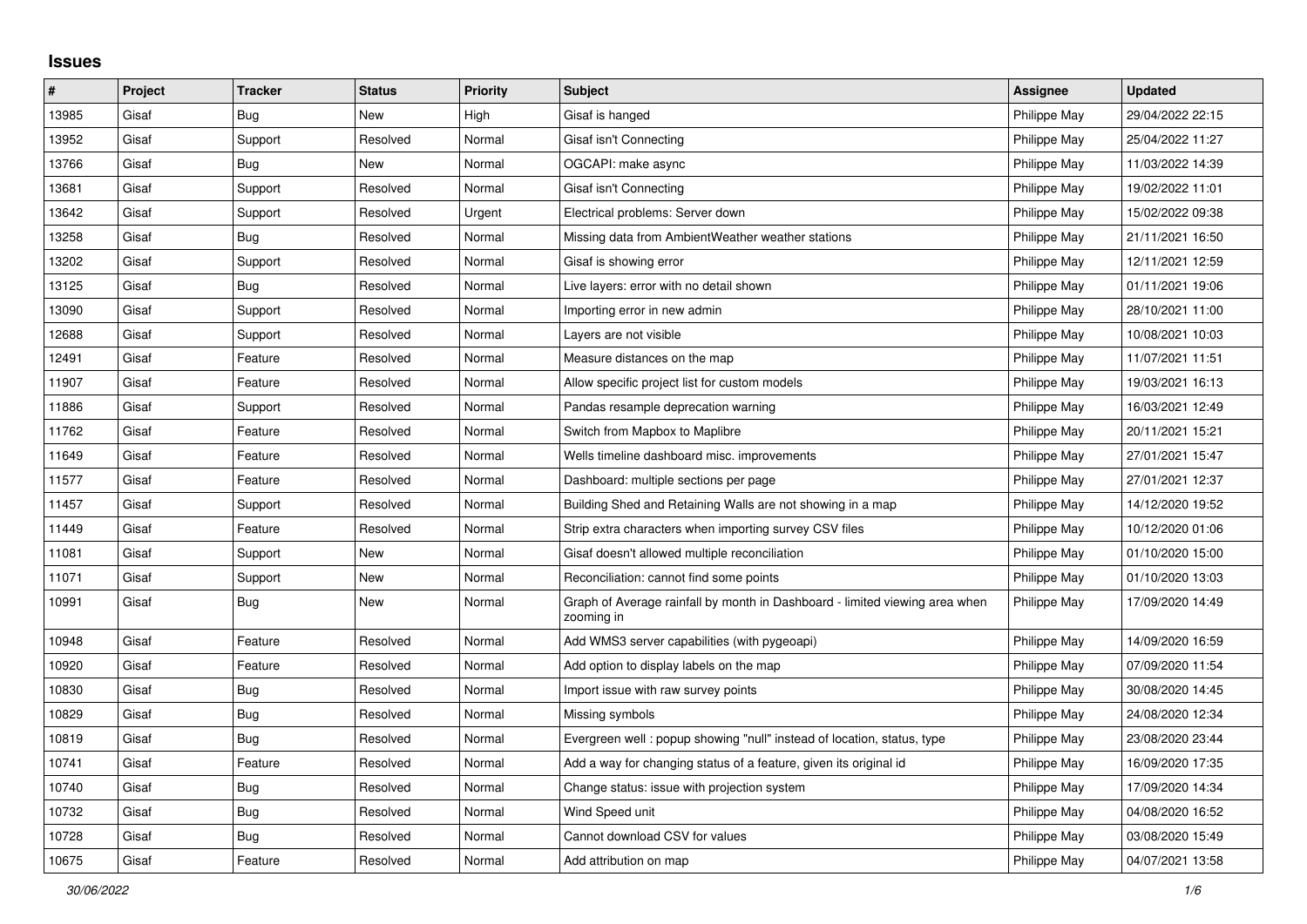| #     | Project | <b>Tracker</b> | <b>Status</b> | <b>Priority</b> | <b>Subject</b>                                                                                               | <b>Assignee</b> | <b>Updated</b>   |
|-------|---------|----------------|---------------|-----------------|--------------------------------------------------------------------------------------------------------------|-----------------|------------------|
| 10569 | Gisaf   | Feature        | Resolved      | Normal          | Well Masterfile/Repository                                                                                   | Philippe May    | 19/12/2020 17:10 |
| 10539 | Gisaf   | Bug            | Resolved      | Normal          | New basket admin: the metadata (surveyor, etc) aren't populated from raw<br>points when importing shapefiles | Philippe May    | 15/07/2020 15:02 |
| 10536 | Gisaf   | Feature        | Resolved      | Normal          | Migrate PlottableModel.Actions.download_csv_value to plugins                                                 | Philippe May    | 15/07/2020 15:07 |
| 10439 | Gisaf   | Bug            | Resolved      | Normal          | Reconciliation: use categories instead of layers                                                             | Philippe May    | 27/06/2020 05:21 |
| 10407 | Gisaf   | <b>Bug</b>     | Resolved      | Normal          | Live layer DXF export: missing reprojection                                                                  | Philippe May    | 23/06/2020 04:24 |
| 10400 | Gisaf   | Bug            | Resolved      | Normal          | Map search: works only once                                                                                  | Philippe May    | 24/06/2020 12:05 |
| 10364 | Gisaf   | Support        | New           | Normal          | Reconcile the reconciliations                                                                                | Philippe May    | 17/06/2020 17:27 |
| 10360 | Gisaf   | <b>Bug</b>     | Resolved      | Normal          | Cannot import survey: accuracy issue                                                                         | Philippe May    | 17/06/2020 01:29 |
| 10337 | Gisaf   | Bug            | Resolved      | Normal          | Custom layers with a "status" column not displayed on the map                                                | Philippe May    | 13/06/2020 17:36 |
| 10331 | Gisaf   | Feature        | Resolved      | Normal          | Reconciliation: sort layer by alphabetical order                                                             | Philippe May    | 12/06/2020 17:45 |
| 10306 | Gisaf   | <b>Bug</b>     | Resolved      | Normal          | Logout not working                                                                                           | Philippe May    | 11/06/2020 12:13 |
| 10289 | Gisaf   | Bug            | Resolved      | Normal          | New basket: cannot import raingauge Excel sheet                                                              | Philippe May    | 11/06/2020 12:17 |
| 10224 | Gisaf   | Support        | Resolved      | Normal          | Update gs.basemaps in Jupyter notebooks                                                                      | Philippe May    | 14/06/2021 16:15 |
| 10214 | Gisaf   | Support        | New           | Normal          | Multiple Reconciliations                                                                                     | Philippe May    | 27/05/2020 16:12 |
| 10213 | Gisaf   | Bug            | Resolved      | Normal          | Point showing in the reconciliation pop-up but error while reconciling                                       | Philippe May    | 26/06/2020 14:37 |
| 10182 | Gisaf   | Feature        | Resolved      | Normal          | Function to change status of surveyed features                                                               | Philippe May    | 15/07/2020 15:10 |
| 10180 | Gisaf   | Bug            | Resolved      | Normal          | Error importing Johan's shapefile                                                                            | Philippe May    | 27/05/2020 15:34 |
| 10152 | Gisaf   | Feature        | Resolved      | Normal          | wells list in Measures Tab with only wells having measures                                                   | Philippe May    | 10/06/2020 15:05 |
| 10149 | Gisaf   | Bug            | Resolved      | Normal          | Import basket: fix authorization auto import                                                                 | Philippe May    | 09/06/2020 23:09 |
| 10140 | Gisaf   | Bug            | New           | Normal          | Admin: sort out manager role                                                                                 | Philippe May    | 19/05/2020 19:22 |
| 10125 | Gisaf   | Bug            | Resolved      | Normal          | Feature with Status other than existing, not showing in the map (example: future<br>building outline)        | Philippe May    | 20/05/2020 04:05 |
| 10123 | Gisaf   | Bug            | Resolved      | Normal          | Basket Upload: store not saved                                                                               | Philippe May    | 19/05/2020 17:36 |
| 10122 | Gisaf   | <b>Bug</b>     | Resolved      | Normal          | Reconciliation: missing categories                                                                           | Philippe May    | 19/05/2020 02:53 |
| 10014 | Gisaf   | Feature        | Resolved      | Normal          | Interity checks                                                                                              | Philippe May    | 19/05/2020 19:23 |
| 9944  | Gisaf   | Feature        | Resolved      | Normal          | Admin: manage categories                                                                                     | Philippe May    | 10/04/2020 12:06 |
| 9789  | Gisaf   | Feature        | New           | Normal          | Login: put in a dialog                                                                                       | Philippe May    | 28/02/2020 04:28 |
| 9749  | Gisaf   | Feature        | New           | Normal          | Strip extra characters in graphQL queries                                                                    | Philippe May    | 07/09/2020 12:48 |
| 9603  | Gisaf   | <b>Bug</b>     | New           | Normal          | Map: clean memory after removing layer                                                                       | Philippe May    | 20/01/2020 13:05 |
| 9602  | Gisaf   | Bug            | Resolved      | Normal          | Map: ability to cancel download                                                                              | Philippe May    | 20/01/2020 18:32 |
| 9592  | Gisaf   | Support        | Resolved      | Urgent          | Follow up migration                                                                                          | Philippe May    | 19/01/2020 13:42 |
| 9563  | Gisaf   | Feature        | Resolved      | Normal          | Live layers: add option to link to a map feature                                                             | Philippe May    | 12/01/2020 22:22 |
| 9552  | Gisaf   | Documentation  | Resolved      | Normal          | Weekly resampling - Starts on mondays                                                                        | Philippe May    | 25/07/2020 17:12 |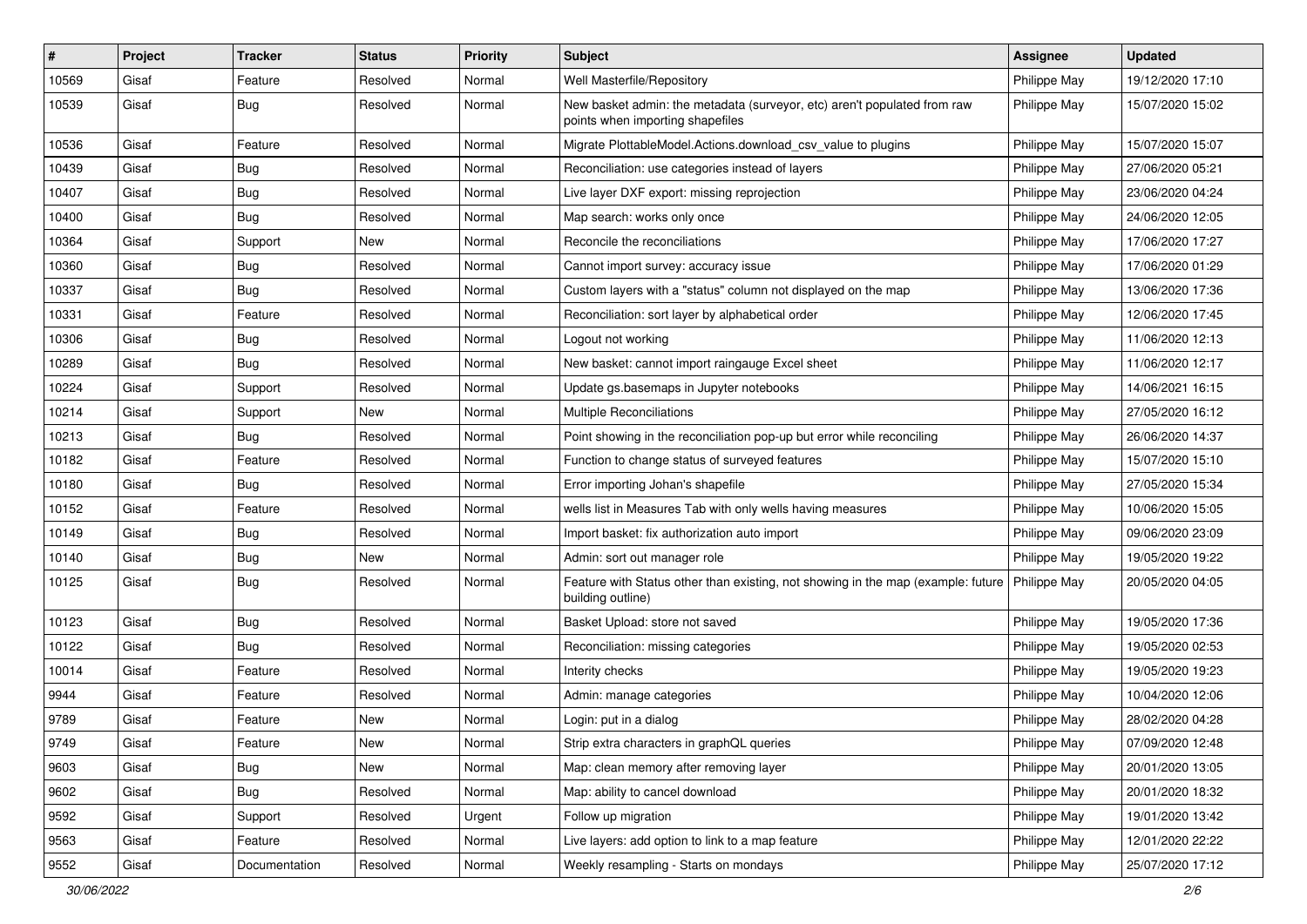| $\sharp$ | Project                             | <b>Tracker</b> | <b>Status</b> | Priority | <b>Subject</b>                                                                       | <b>Assignee</b> | <b>Updated</b>   |
|----------|-------------------------------------|----------------|---------------|----------|--------------------------------------------------------------------------------------|-----------------|------------------|
| 9538     | Gisaf                               | Feature        | New           | Normal   | Download shapefile of raw survey points facility - TO BE REMOVED?                    | Philippe May    | 07/01/2020 14:35 |
| 9534     | Gisaf                               | Feature        | Resolved      | Normal   | GeoJson store: systematically use geodataframes                                      | Philippe May    | 07/01/2020 16:51 |
| 9519     | Gisaf                               | <b>Bug</b>     | Resolved      | Normal   | Map info: fix icons                                                                  | Philippe May    | 02/01/2020 13:11 |
| 9517     | Gisaf                               | Feature        | Resolved      | Normal   | Tags: add location                                                                   | Philippe May    | 03/01/2020 11:54 |
| 9516     | Gisaf                               | Feature        | Resolved      | Normal   | Map: add option to grab link to the selected feature                                 | Philippe May    | 02/01/2020 15:42 |
| 9510     | Gisaf                               | Feature        | Resolved      | Normal   | Automatically resample to daily when there's too much data                           | Philippe May    | 01/01/2020 14:12 |
| 9509     | Gisaf                               | Feature        | Resolved      | Normal   | Update angular-plotly to 1.5.0                                                       | Philippe May    | 04/01/2020 12:05 |
| 9493     | Gisaf                               | Bug            | Resolved      | Normal   | Plotly png download resize frame                                                     | Philippe May    | 26/12/2019 16:37 |
| 9483     | Gisaf                               | Support        | New           | Normal   | Performance: writing gpkg is slower than shapefiles                                  | Philippe May    | 08/01/2020 11:15 |
| 9466     | Gisaf                               | Support        | Resolved      | Normal   | Rename "altitude" to "elevation"                                                     | Philippe May    | 08/01/2020 11:27 |
| 9465     | Gisaf                               | <b>Bug</b>     | Resolved      | Normal   | Export plots to PNG missing axis labels                                              | Philippe May    | 08/01/2020 11:35 |
| 9036     | Gisaf                               | <b>Bug</b>     | Resolved      | Normal   | Fix login indicator                                                                  | Philippe May    | 03/10/2019 15:15 |
| 8756     | Gisaf                               | Bug            | Resolved      | Normal   | Map: handle errors when layers (eg, in base maps) don't actually exist               | Philippe May    | 02/08/2019 16:40 |
| 8721     | Gisaf                               | Feature        | New           | Normal   | Survey data basket: handle the case when more than one file in the basket per<br>day | Philippe May    | 14/10/2020 17:01 |
| 8669     | Gisaf                               | Feature        | Resolved      | Normal   | Groups of map layers                                                                 | Philippe May    | 26/07/2019 10:51 |
| 8630     | Gisaf                               | Feature        | Resolved      | Normal   | Map: add option for filter with status                                               | Philippe May    | 10/07/2019 16:49 |
| 8231     | Gisaf                               | <b>Bug</b>     | Resolved      | Normal   | Fix status in table definition of new categories                                     | Philippe May    | 03/05/2019 17:26 |
| 7813     | Gisaf                               | Documentation  | Resolved      | Normal   | Including credits for ESRI basemap (Sat, Highways, Labels)                           | Philippe May    | 05/03/2019 12:39 |
| 7584     | Gisaf                               | <b>Bug</b>     | In Progress   | Normal   | Error with large integers (graphql)                                                  | Philippe May    | 20/09/2019 10:52 |
| 7527     | Gisaf                               | Feature        | Resolved      | Normal   | Give an option to resample data for graphs (eg. rain gauge)                          | Philippe May    | 07/03/2019 16:24 |
| 7379     | Gisaf                               | Feature        | New           | Low      | Make Gisaf installable (Progressive Web App)                                         | Philippe May    | 02/02/2019 10:27 |
| 6907     | Gisaf                               | Support        | New           | Low      | Study alternative for TileServer                                                     | Philippe May    | 11/01/2020 11:45 |
| 6538     | Gisaf                               | <b>Bug</b>     | New           | Normal   | Well level: improve the form and input processing (dry checkbox)                     | Philippe May    | 12/03/2019 11:09 |
| 6099     | Gisaf                               | Feature        | New           | Low      | Sanic/Gino admin                                                                     | Philippe May    | 07/03/2019 16:24 |
| 6090     | Gisaf                               | Bug            | New           | Low      | Polygon rendering issue                                                              | Philippe May    | 07/03/2019 16:24 |
| 6069     | Gisaf                               | Task           | Resolved      | Normal   | wwtp output and flow component - output                                              | Philippe May    | 22/06/2018 15:15 |
| 5988     | Gisaf                               | Bug            | Resolved      | Normal   | problem with the flow from origin of wastewater to the component                     | Philippe May    | 08/06/2018 15:14 |
| 5974     | Gisaf                               | <b>Bug</b>     | Resolved      | Normal   | Issues in uploading readings into GISAF using interface                              | Philippe May    | 06/02/2019 09:25 |
| 5618     | Gisaf                               | Feature        | Resolved      | Low      | Export layers as DXF                                                                 | Philippe May    | 05/03/2019 12:42 |
| 5033     | Gisaf                               | Feature        | Resolved      | Normal   | Add an option to display a base line in the bar charts                               | Philippe May    | 04/01/2018 01:09 |
| 3472     | Gisaf                               | Feature        | Resolved      | Normal   | Weather station graphs: choice of parameters                                         | Philippe May    | 10/03/2019 14:52 |
| 13968    | Geomatic studio<br>models for Gisaf | Feature        | Resolved      | Normal   | Create layers and all for the LB records                                             | Philippe May    | 28/04/2022 17:18 |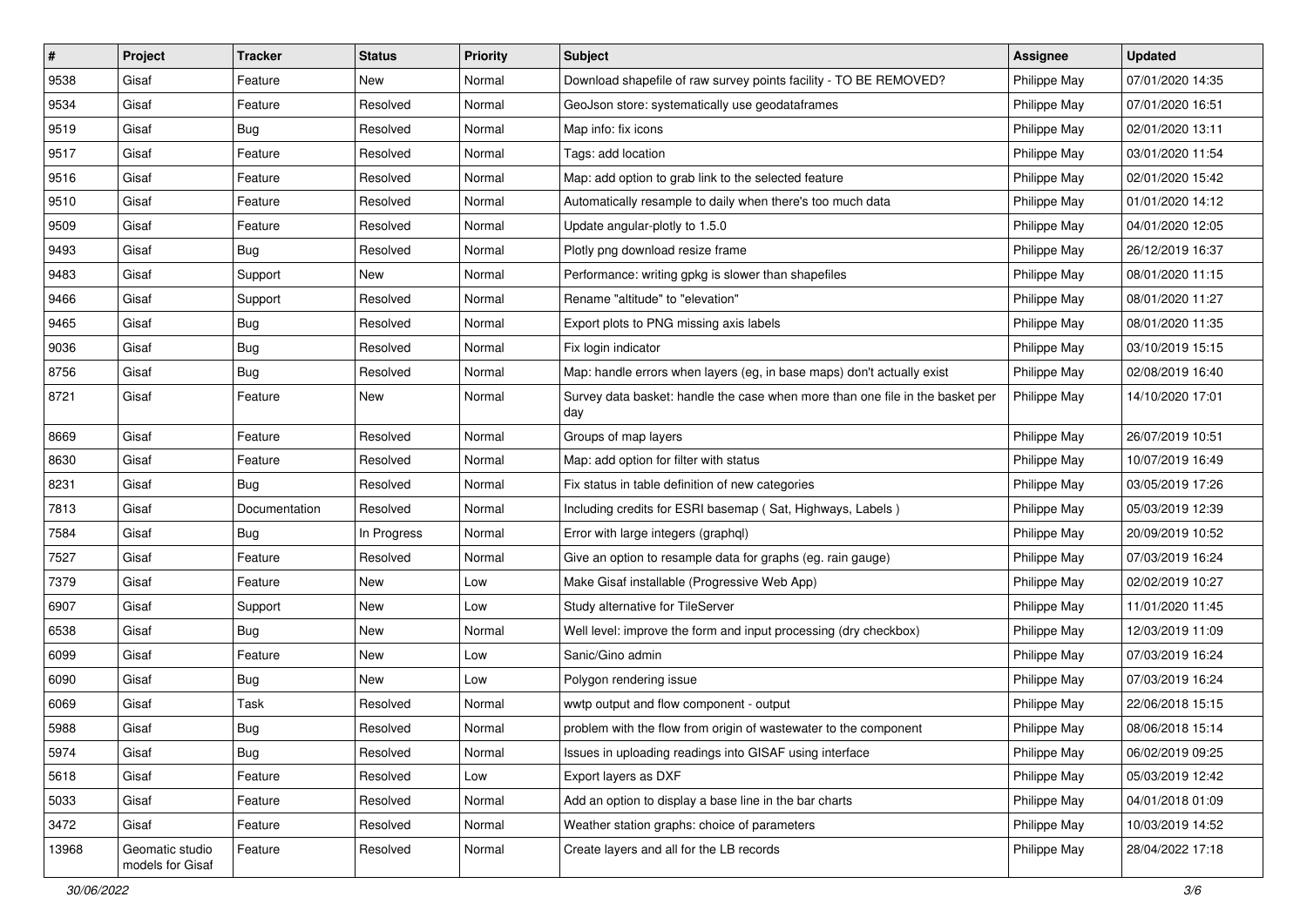| $\#$  | Project                             | <b>Tracker</b> | <b>Status</b> | <b>Priority</b> | <b>Subject</b>                                                                   | Assignee     | <b>Updated</b>   |
|-------|-------------------------------------|----------------|---------------|-----------------|----------------------------------------------------------------------------------|--------------|------------------|
| 12646 | Geomatic studio<br>models for Gisaf | Feature        | New           | Normal          | Add and import new data from Johan for OFC                                       | Philippe May | 01/08/2021 19:46 |
| 11678 | Geomatic studio<br>models for Gisaf | Feature        | <b>New</b>    | Normal          | Add new models for AVES                                                          | Philippe May | 02/02/2021 12:13 |
| 8096  | Geomatic studio<br>models for Gisaf | Task           | Resolved      | Normal          | Creating a Gkpg/shp for elevation points in Basins with category as an attribute | Philippe May | 24/05/2019 16:57 |
| 7936  | Geomatic studio<br>models for Gisaf | Task           | Resolved      | Normal          | Add the wastewater type to the origin                                            | Philippe May | 19/03/2019 23:56 |
| 7935  | Geomatic studio<br>models for Gisaf | Task           | Resolved      | Normal          | Template components in order                                                     | Philippe May | 20/03/2019 15:18 |
| 7725  | Geomatic studio<br>models for Gisaf | Feature        | Resolved      | Normal          | Add a button for generating reports                                              | Philippe May | 25/02/2019 13:08 |
| 7711  | Geomatic studio<br>models for Gisaf | Feature        | Resolved      | Normal          | Add fields to component types                                                    | Philippe May | 25/02/2019 13:06 |
| 7710  | Geomatic studio<br>models for Gisaf | Feature        | Resolved      | Normal          | Add fields to the individual components                                          | Philippe May | 25/02/2019 13:07 |
| 7709  | Geomatic studio<br>models for Gisaf | Feature        | Resolved      | Normal          | Waste water treatment plant improvements                                         | Philippe May | 19/03/2019 23:58 |
| 7696  | Geomatic studio<br>models for Gisaf | Feature        | Resolved      | Normal          | HT Cables shapefile from Johan                                                   | Philippe May | 25/02/2019 18:54 |
| 14090 | <b>GIS</b>                          | Feature        | Resolved      | Normal          | Move to SDDs after failure of one HDD in the RAID array of the domUs             | Philippe May | 27/05/2022 16:28 |
| 14072 | <b>GIS</b>                          | Support        | Resolved      | Urgent          | Gisaf very slow                                                                  | Philippe May | 19/05/2022 02:29 |
| 13991 | <b>GIS</b>                          | Support        | In Progress   | High            | Gisaf is again hung                                                              | Philippe May | 30/04/2022 14:01 |
| 13982 | <b>GIS</b>                          | Support        | Resolved      | Normal          | Update server's storage                                                          | Philippe May | 06/05/2022 14:38 |
| 13901 | GIS                                 | Bug            | New           | Normal          | Map: style of the category with status 'E' is always applied                     | Philippe May | 12/04/2022 11:01 |
| 13885 | GIS                                 | <b>Bug</b>     | Resolved      | Normal          | Wrong name showing in the list of layers in the map                              | Philippe May | 23/04/2022 04:04 |
| 13883 | <b>GIS</b>                          | Support        | Resolved      | Urgent          | Gisaf not responding - Possible issue with tag editing?                          | Philippe May | 07/04/2022 19:34 |
| 13847 | <b>GIS</b>                          | Support        | New           | Urgent          | Gisaf not responding                                                             | Philippe May | 01/04/2022 17:08 |
| 13763 | <b>GIS</b>                          | Support        | Resolved      | Normal          | Gisaf not responding                                                             | Philippe May | 11/03/2022 13:03 |
| 13447 | GIS                                 | Support        | Resolved      | Urgent          | Server down due to electrical power cut                                          | Philippe May | 31/12/2021 17:14 |
| 13235 | <b>GIS</b>                          | Support        | Resolved      | Normal          | Server hardware failure (sdc hard drive)                                         | Philippe May | 19/11/2021 17:59 |
| 13203 | <b>GIS</b>                          | Support        | In Progress   | Normal          | Redis server: fix warning relarted to memory allocation                          | Philippe May | 12/11/2021 13:03 |
| 13132 | <b>GIS</b>                          | Bug            | Resolved      | Normal          | CSR Weather station missing data 28 nd 29 Otober 2021                            | Philippe May | 06/11/2021 12:20 |
| 13115 | <b>GIS</b>                          | Task           | In Progress   | Urgent          | Server not working after power cut                                               | Philippe May | 29/10/2021 11:05 |
| 13068 | <b>GIS</b>                          | Support        | Resolved      | Normal          | Migrate gisaf VM to bullseye                                                     | Philippe May | 25/10/2021 17:28 |
| 12895 | GIS                                 | Support        | Resolved      | Normal          | Migrate backups to Bung                                                          | Philippe May | 12/11/2021 00:36 |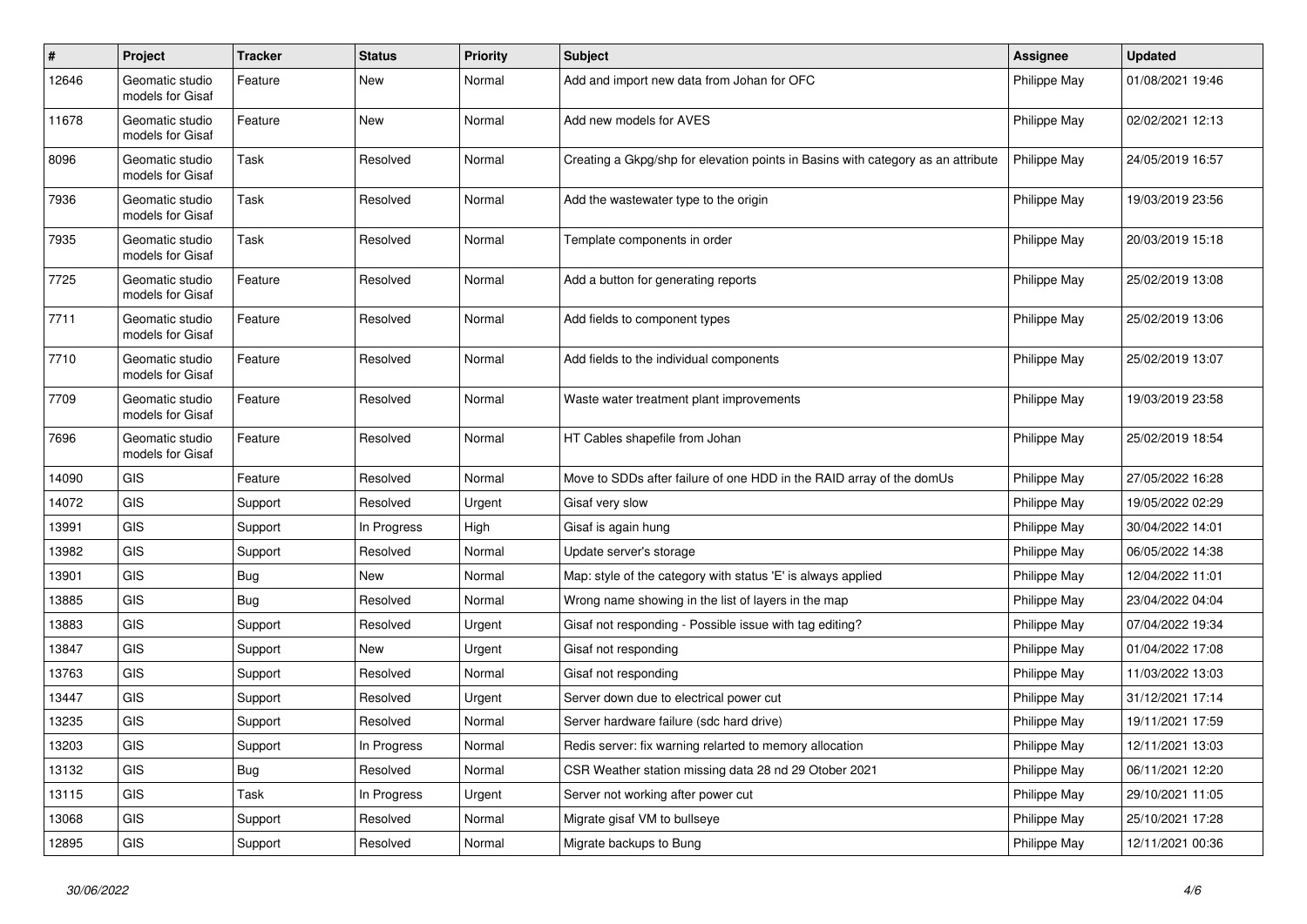| #     | Project    | <b>Tracker</b> | <b>Status</b> | Priority  | <b>Subject</b>                                                     | <b>Assignee</b> | <b>Updated</b>   |
|-------|------------|----------------|---------------|-----------|--------------------------------------------------------------------|-----------------|------------------|
| 12867 | <b>GIS</b> | Support        | In Progress   | Normal    | Upgrade server (all virtual machines) to Debian bullseye           | Philippe May    | 25/10/2021 17:34 |
| 12701 | GIS        | Bug            | Resolved      | Normal    | Weather Station not showing data since 24 July 2021                | Philippe May    | 12/08/2021 12:21 |
| 12075 | GIS        | Feature        | Resolved      | High      | CSR Weather Station not showing since 22 of april 2021             | Philippe May    | 29/04/2021 15:34 |
| 12051 | GIS        | Support        | New           | Normal    | Update pgadmin                                                     | Philippe May    | 22/04/2021 12:57 |
| 12049 | GIS        | Bug            | Resolved      | Immediate | <b>Gisaf Error</b>                                                 | Philippe May    | 22/04/2021 10:39 |
| 11898 | <b>GIS</b> | Support        | New           | Normal    | Add Aurogreen Weather Station                                      | Philippe May    | 17/03/2021 12:10 |
| 11506 | GIS        | Documentation  | New           | Normal    | Article on wells levels graphs                                     | Philippe May    | 21/12/2020 16:41 |
| 11486 | GIS        | Feature        | New           | Normal    | Button Labels for wells details                                    | Philippe May    | 21/12/2020 10:26 |
| 10862 | GIS        | Bug            | New           | Normal    | Fix the issues resulted from import point bug                      | Philippe May    | 05/09/2020 15:11 |
| 10693 | GIS        | Support        | Resolved      | Normal    | Wrong geometry type for category R54                               | Philippe May    | 30/07/2020 12:00 |
| 10323 | <b>GIS</b> | Bug            | Resolved      | Normal    | Survey points from Eric Chacra: misc issues                        | Philippe May    | 03/08/2020 13:11 |
| 10291 | GIS        | Support        | In Progress   | Normal    | Vacuum DB at reboot                                                | Philippe May    | 29/10/2021 11:44 |
| 10153 | <b>GIS</b> | Support        | Resolved      | Normal    | Postgis access for Selvarani in QGis                               | Philippe May    | 23/05/2020 12:05 |
| 10151 | GIS        | Feature        | Resolved      | Normal    | PG ADMIN installation on server                                    | Philippe May    | 23/05/2020 12:04 |
| 9463  | GIS        | Support        | Resolved      | Normal    | Setup a weather station in Kalpana                                 | Philippe May    | 02/11/2021 15:08 |
| 9292  | GIS        | Support        | Resolved      | Normal    | Server upgrade to buster                                           | Philippe May    | 13/11/2019 12:29 |
| 9220  | GIS        | Feature        | Resolved      | High      | Setting the daily resampling of weather data starting from 8.30 am | Philippe May    | 08/01/2020 17:57 |
| 8504  | GIS        | Support        | Resolved      | Normal    | Clean data from the weather station                                | Philippe May    | 04/07/2019 17:05 |
| 8450  | GIS        | Support        | Resolved      | Normal    | Unable to Load Jupyter Lab                                         | Philippe May    | 10/06/2019 15:52 |
| 8246  | GIS        | Support        | Resolved      | Normal    | Server down?                                                       | Philippe May    | 06/05/2019 15:45 |
| 7957  | GIS        | Bug            | Feedback      | High      | Export polygon shapefiles do not show "holes"                      | Philippe May    | 04/04/2019 16:14 |
| 7853  | GIS        | Support        | <b>New</b>    | Normal    | Install OpenDroneMap and WebODM                                    | Philippe May    | 09/05/2019 15:57 |
| 7763  | GIS        | Feature        | Feedback      | Normal    | Infrastructure: migrate old-admin to the same server than gisaf    | Philippe May    | 25/02/2019 11:11 |
| 7554  | <b>GIS</b> | Bug            | Resolved      | Normal    | Cannot auto import points for project RZ                           | Philippe May    | 04/02/2019 16:31 |
| 7552  | GIS        | <b>Bug</b>     | Resolved      | Normal    | error in auto import of raw points to point shapefiles             | Philippe May    | 05/02/2019 11:13 |
| 7551  | <b>GIS</b> | <b>Bug</b>     | Resolved      | Normal    | error while downloading shapefiles from gisaf                      | Philippe May    | 06/02/2019 09:10 |
| 7402  | GIS        | Support        | New           | Normal    | Integrate data from well probes                                    | Philippe May    | 10/01/2019 11:12 |
| 7343  | GIS        | Support        | Resolved      | Normal    | Add layer for locations                                            | Philippe May    | 02/02/2019 15:25 |
| 7161  | <b>GIS</b> | Support        | In Progress   | Normal    | Setup remote backup                                                | Philippe May    | 19/12/2018 10:14 |
| 7156  | GIS        | Support        | Resolved      | Normal    | Make server boot again                                             | Philippe May    | 05/02/2019 11:13 |
| 7120  | GIS        | Support        | In Progress   | Normal    | High CPU usage on the server (dom0)                                | Philippe May    | 26/02/2019 13:10 |
| 6990  | GIS        | Support        | Resolved      | Normal    | Create a VM for Notebooks                                          | Philippe May    | 10/11/2018 15:57 |
| 6954  | GIS        | Support        | Resolved      | Normal    | Create a VM for DB                                                 | Philippe May    | 10/11/2018 16:02 |